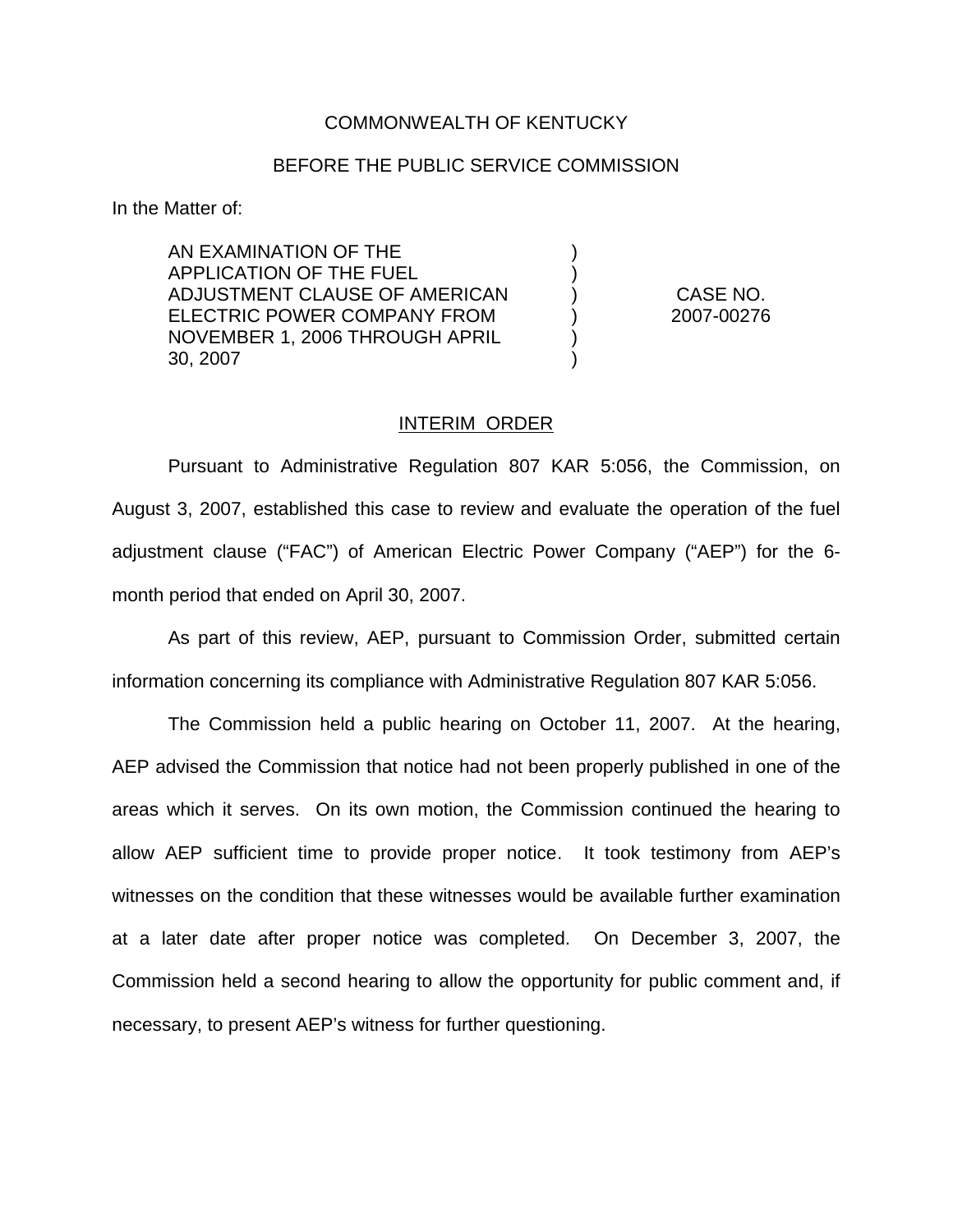At the December 3, 2007 hearing, AEP addressed questions from Commission Staff concerning metering discrepancies at its Leach to South Neal tie line with Appalachian Power Company ("APCO") and its Bellefonte tie line with Ohio Power Company. The discrepancies were first disclosed by AEP in Case No. 2006-00507.<sup>1</sup>

In Case No. 2006-00507, AEP stated that the West Virginia Public Service Commission ("West Virginia Commission") is considering whether APCO should recognize, through its energy cost recovery mechanism, the impact of the metering discrepancies for the months of 2007 that fall within this review period. AEP stated that any adjustments resulting from the West Virginia Commission's review will be included in its next 2-year review. Accepting this position, the Commission directed that adjustments from the metering inaccuracies "be considered in a future FAC proceeding."<sup>2</sup> The Commission finds, therefore, that this case should remain open pending completion of the West Virginia Commission's review to consider the effect of the metering discrepancies.

The Commission has previously established AEP's base fuel cost at 16.51 mills per  $kWh$ <sup>3</sup> A review of AEP's monthly fuel clause filings shows that the actual fuel cost incurred for the 6-month period under review ranged from a low of 18.58 mills in

<sup>&</sup>lt;sup>1</sup> Case No. 2006-00507, An Examination of the Application of the Fuel Adjustment Clause of American Electric Power Company from November 1, 2004 to October 31, 2006.

 $2$  Case No. 2006-00507, Order of December 19, 2007 at 5.

 $3$  Case No. 2004-00463, An Examination by the Public Service Commission of the Application of the Fuel Adjustment Clause of American Electric Power Company from November 1, 2002 to October 31, 2004, Order dated June 23, 2005.